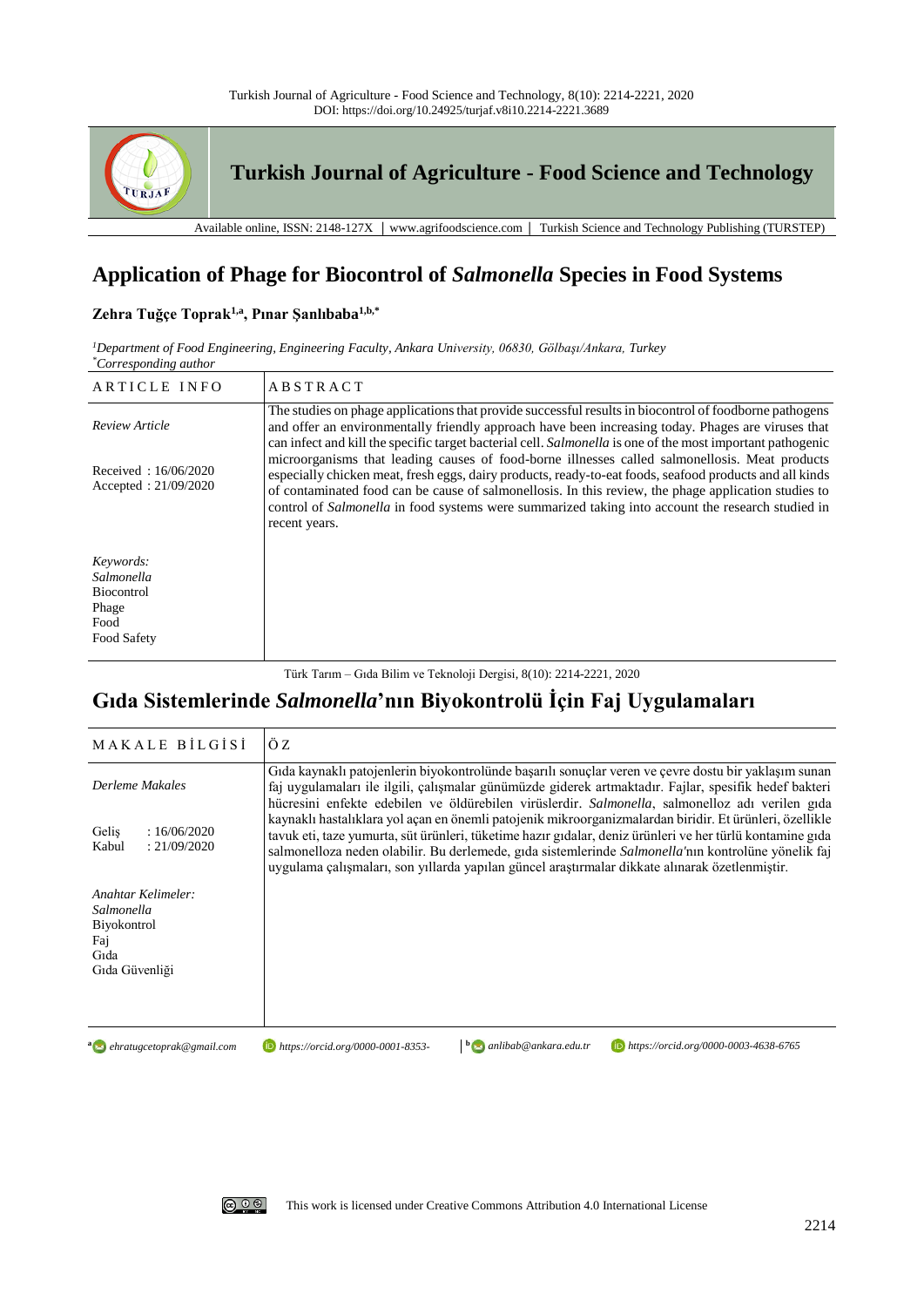#### **Introduction**

The additives and heat treatments used in the food industry are significant in terms of safe food production. However, the technological processes lead to loss of nutrients, vitamins and color loss in food, whereas the additives may also have negative effects on human health. Therefore, consumers demand for safe food products, which close to natural as possible, have no chemical additives, and are also less processed is increasing today (Şanlıbaba and Uymaz, 2015). Thus, the newly developed food preservation technologies have adopted the "farm to fork" approach. So, alternative food preservation methods such as biocontrol increase the shelf life and safety of the food, and also show minimum unfavorable effects on the sensory properties and nutritional value of perishable foods. The bacteriocin and bacteriophage called phage treatments (Garcia et al., 2010; Şanlıbaba and Uymaz, 2015) are natural bio-preservation. The use of phage in biocontrol assay to control foodborne pathogens is a promising and environmentally friendly application (Gouvea et al. 2015, Thung et al. 2017).

Phages are suitable for disease prevention in livestock (phage therapy), equipment and surface disinfection (also entitled phage bio-sanitation), decontamination of raw food products such as carcass, fresh fruits, and vegetables. Also, another role of phages for controlling of food safety is the use of phage in the detection of foodborne pathogens (Martínez et al. 2019). Phages are viruses that specifically infect to bacteria and also multiply in it (Choińska-Pulit et al. 2015), so they definitely need a specific host bacterial cell to survive and replicate.

They are host-specific, and do not infect unrelated cells or bacteria (Pereira et al. 2016). Phages are divided into two groups according to their lifestyle, as *i)* virulent and *ii*) temperate phages. Virulent phages follow a lytic cycle, which means that they proliferate in the bacterial cell, lyse the cell and subsequently release the phage progeny. On the other hand, temperate phages can enter the lysogenic cycle where their DNA combines with the bacterial genome and become prophage. As long as the environmental conditions for the bacteria are suitable, phage continues to exist ineffectively. With changes in environmental conditions such as the depletion of food sources, phage in prophage form can return to a virulent form and initiate the lytic cycle and finally lyse the bacterial cell (Luo et al. 2012, Cadieux et al. 2018). Phages that have the lytic cycle show antimicrobial activity against their target bacteria. Phages, however, should not be affected by the physicochemical properties of foods such as pH, temperature, water activity, preservative components. In addition, they must be resistant to adverse conditions in the storage process. It is expected to maintain the activity of phage in the gastrointestinal tract, where have highly acidic environment and enzymes after being taken into the body with food. There are some studies on microencapsulation applications to protect phages from all these adverse conditions (Choińska-Pulit et al. 2015, Ergin et al. 2017).

The most common foodborne infections have caused by *Salmonella*, *Listeria monocytogenes*, *Escherichia coli, Staphylococcus aureus,* and *Campylobacter* (Schmelcher and Loessner, 2014). There are some chemical, physical and biological methods commonly used to control

*Salmonella* spp., which including irradiation, highfrequency heating, steam pasteurization, chlorine, organic acids, trisodium phoshate, ozone, plant extracts, essential oils and also antibiotics. However, chemical residues can have some negative adverse impact on the quality of the foods (Huang et al. 2018, Duc et al. 2020). Moreover, antimicrobial agents like antibiotics have also been commonly used to treat salmonellosis infections in animals, which leading causemultidrug-resistant *Salmonella* strains in recent years. Concern about antibiotic residues in animal origin foods has increased steadily (Vaz et al. 2020). Therefore, the phages can offer a friendly approach as an alternative to antibiotics and also chemical agents for effectively control of *Salmonella* (Thung et al. 2017). The use of phages against to foodborne pathogens in foods has some advantages. These are high specificity, self-replication, lack of unfavorable sensory effects, and non-toxicity to humans (Yıldırım et al. 2018, Wong et al. 2020). The first report of using of phages against Salmonella serovar was dated back to early 20<sup>th</sup> century, and then, phages have effectively used to control various diseases caused by *Salmonella* (Hooton et al. 2011, Zinno et al. 2014, Thung et al. 2017, Huang et al. 2018, Zhang et al. 2019, Wong et al. 2020).

#### *Salmonella* **Species**

Karl Joseph Eberth and Rudolf Virchow studied Salmonella firstly during the early 19<sup>th</sup> century and recognized the organism from the abdominal lymph nodes and the spleen. Then, Gaffky isolated the bacillus, which caused typhoid fever. Then *Salmonella* was discovered and isolated from intestines of pigs with classical swine fever called hog cholera by Theobald Smith and Daniel Elmer Salmon, in 1885. Later, the bacterial strain was named as *Salmonella* by Daniel Elmer Salmon, who was an American pathologist (Eng et al. 2015, Jajere 2019). Today, the nomenclature of the genus *Salmonella* is confusing, controversial, and still being developed (Eng et al. 2015). The genus *Salmonella* is classified into two broad species named *S. bongori* and *S. enterica* based on differences in their 16S rDNA sequence analyses, according to National Center for Biotechnology Information (NCBI) (Anonymous, 2020a). *S. enterica* can further be divide into six subspecies on the basis of differences in their biochemical properties and genomic relatedness. *S. enterica* subspecies have designated with roman numerals; (I) *S. enterica* subsp. *Enterica*, (II) *S. enterica* subsp. *Salamae,* (IIIa) *S. enterica* subsp. *Arizonae*, (IIIb) *S. enterica* subs. *Diarizonae*, (IV) *S. enterica* subsp. *Houtenae*, and (VI) *S. enterica* subsp. *Indica*. However, *S. bongori* is composed of twenty-two little-studied subspecies as they have mainly connected with coldblooded animals, and their infections are very uncommon (Lamas et al. 2018)., *S. enterica* subsp. *Enterica* is the most commonly isolated subspecies, predominantly found associated with mammals among all of the *Salmonella* subspecies, and causes 99% of *Salmonella* infections in both human and warm-blooded animals. However, the other five subspecies and *S. bongori* are commonly isolated from either environment or cold-blooded animals (Eng et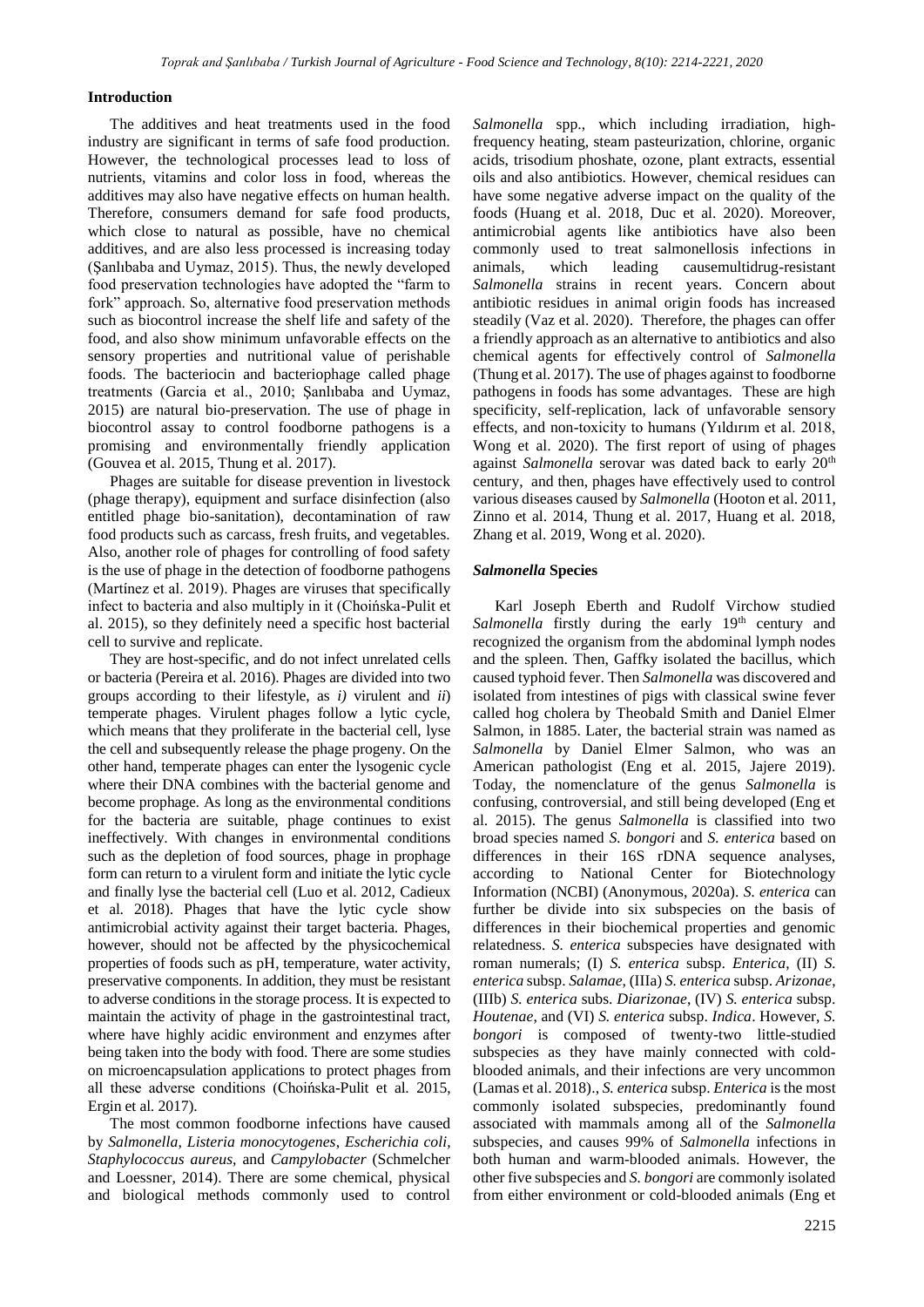al. 2015, Lamas et al. 2018). Moreover, more than 2600 serovars have been described to date for *Salmonella*, and all of these serovars belong to *S. enterica* species (Chen et al. 2013, Jajere 2019). However, less than 100 serovars causes serious illnesses in both humans and animals (Pulido-Landinez, 2019). *S.* Enteritidis and *S.* Typhimurium are the most commonly determined serovars in the incidence of Salmonellosis, which is one of the most common foodborne diseases in worldwide and significantly damages the economy of the country (Mukhopadhyay and Ramaswamy 2012, Dalyan Cilo et al. 2015). In terms of isolating of serovars, different serovars can be isolated from different settlements of the world. *S.* Infantis can be isolated from many parts of the world, whereas *S.* Newport is generally found in Europe, Latin America and North America. Moreover, *S.* Hadar is found in Europe, and *S.* Virchow is mostly in Asia, Europe and Oceanic countries. Lastly *S.* Agona is in North America, Latin America and Europe. The isolated serovars differ by region, but there are no significant differences between those isolated from countries within the same region (Hendriksen et al. 2011).

The genus *Salmonella*, a member of the *Enterobacteriaceae* group, is one of the main bacteria causing foodborne diseases worldwide (Mostafa et al. 2016). *Salmonella* bacteria are Gram- negative, nonsporulating, motile with peritrichous flagella, capsule-free, catalase positive, oxidase negative, rod-shaped bacilli (LeLievre et al. 2019). Poultry, milk, dairy products, raw or undercooked red meat, fruits, vegetables, egg products and contaminated water can be contaminated with *Salmonella*. Moreover, the contamination of *Salmonella* takes place also through contact between foods and animal or human feces (Mostafa et al. 2016). *Salmonella* can be transmitted to fruits and vegetables through the environment or by using fertilizing and irrigation water, because of the contaminating of feces into the environment and water sources.

Ready-to-eat foods (RTE) can also contaminated with *Salmonella* because of cross contamination issues (Sánchez-Vargas et al. 2011). Salmonellosis occurs when consuming contaminated foods with an average *Salmonella* concentration at the level of 10<sup>5</sup> CFU/g or CFU/mL (Lee et al. 2015). The range of infection in different host varieties depends on the virulence factors of the bacteria, the host-resistant capability, and the immune system (Gómez-Baltazar et al. 2019). Commonly, *S.* Enteritidis, *S.* Typhimurium, *S.* Virchow, *S.* Hadar, *S.* Infantis, and *S.* Hiedelberg are responsible for gastroenteritis cases in humans (Gülener, 2015). The disease symptoms are nausea, vomiting, enteric fever, diarrhea, septicemia, abdominal pain, stomach cramps, or bacteremia. It has also been reported that there are some findings such as reactive arteritis after infection (Grygorcewicz et al. 2017, Heredia and Garcia 2018). Acute gastroenteritis in the childhood is one of the most important symptoms of salmonellosis and causes child mortality in undeveloped countries (Sanchez-Vargaz et al. 2011). Besides, *Salmonella* serovars can cause typhoid and paratyphoid, which are an endemic disease in Turkey whilewidespread all over the world in humans (Gülener, 2015). Most people recover without treatment from *Salmonella* infection, whereas the others such as children

under five years, infants, adults aged 65 and older, people with a weakened immune system are at increased risk of *Salmonella* infection (Pulido-Landinez 2019). According to the Centers for Disease Control and Prevention (CDC) reports, about 1.35 million *Salmonella* infections are detected in the United States every year., Moreover, as a result of *Salmonella* infections, it was observed that 26.500 people hospitalizations and 420 deaths (Anonymous 2020b). A 94.625 confirmed cases of salmonellosis in humans and 126 deaths occured in EU in 2015 (Lamas et al. 2018), whereas nearly one of three foodborne outbreaks was caused by *Salmonella* in the EU in 2018 based on the reports by the European Food Safety Authority (EFSA) and the European Centre for Disease Prevention and Control (ECDC) (Anonymous 2020c).

There are several methods to fight *Salmonella*. This bacterium is sensitive to thermal treatment, so it can be easily inactivated by this process. Besides, some chemicals such as chlorine, iodine and hydrogen peroxide are also used against *Salmonella*. Ozone, UV radiation, plasma discharge, ultrasound, electrolyzed oxidized water, high pressure carbon dioxide, and bacteriophage are the novel emerging technologies used for inactivating *Salmonella*. Among these technologies, the phage application is hopeful method against *Salmonella* (Mukhopadhyay and Ramaswamy 2012).

### **Phages of** *Salmonella* **Species**

The phage activity was firstly discovered based on the antimicrobial activity against *Vibrio cholerae* in the Ganges and Yamuna rivers in India by English bacteriologist Ernest Hankin in 1896. Then Frederick Twort described the glassy transformation of *Micrococcus* colonies by an agent, and used the definition of "the agent that kills bacteria by infecting" in 1915, and also suggested that this antibacterial effect may also be caused by a virus. Later, Felix d'Herelle working at the Pasteur Institute, was the first person to introduce the antimicrobial feature of the phage to the world using the term phage, which means bacteria-eater in 1917 ( Gündoğdu and Ulu-Kılıç 2018, Uğur 2018).

Phages using for biocontrol of pathogens in food industry must have some criteria before being considered as suitable candidates. Phages are; *i*) infect specific bacteria, *ii*) generally do not cross bacterial species or genus barrier, *iii*) do not affect desirable microorganisms commonly present in foods, *iv*) do not affect gastrointestinal tract or the normal bacterial microbiota in human, *v*) must be virulent, *vi*) not include virulence genes, *vii*) not include antibiotic resistance genes, *viii*) have a wide host range, *ix*) determined the complete genome sequence of phages, *x*) being stable over storage and food application, *xi*) oral feeding studies show no adverse effect, *xii*) being amenable to scale up for commercial production, *xiii*) phage genome sequences should be defined, and *xiv*) have the generally recognized as safe (GRAS) approval for use in foods (Şanlıbaba and Uymaz Tezel 2017).

Phages can be isolated from many sources, such as digestive tract of humans and animals, foods, soil, water, sewage, feces, and other ecological habitats (LeLievre et al. 2019). Phage application significantly reduced the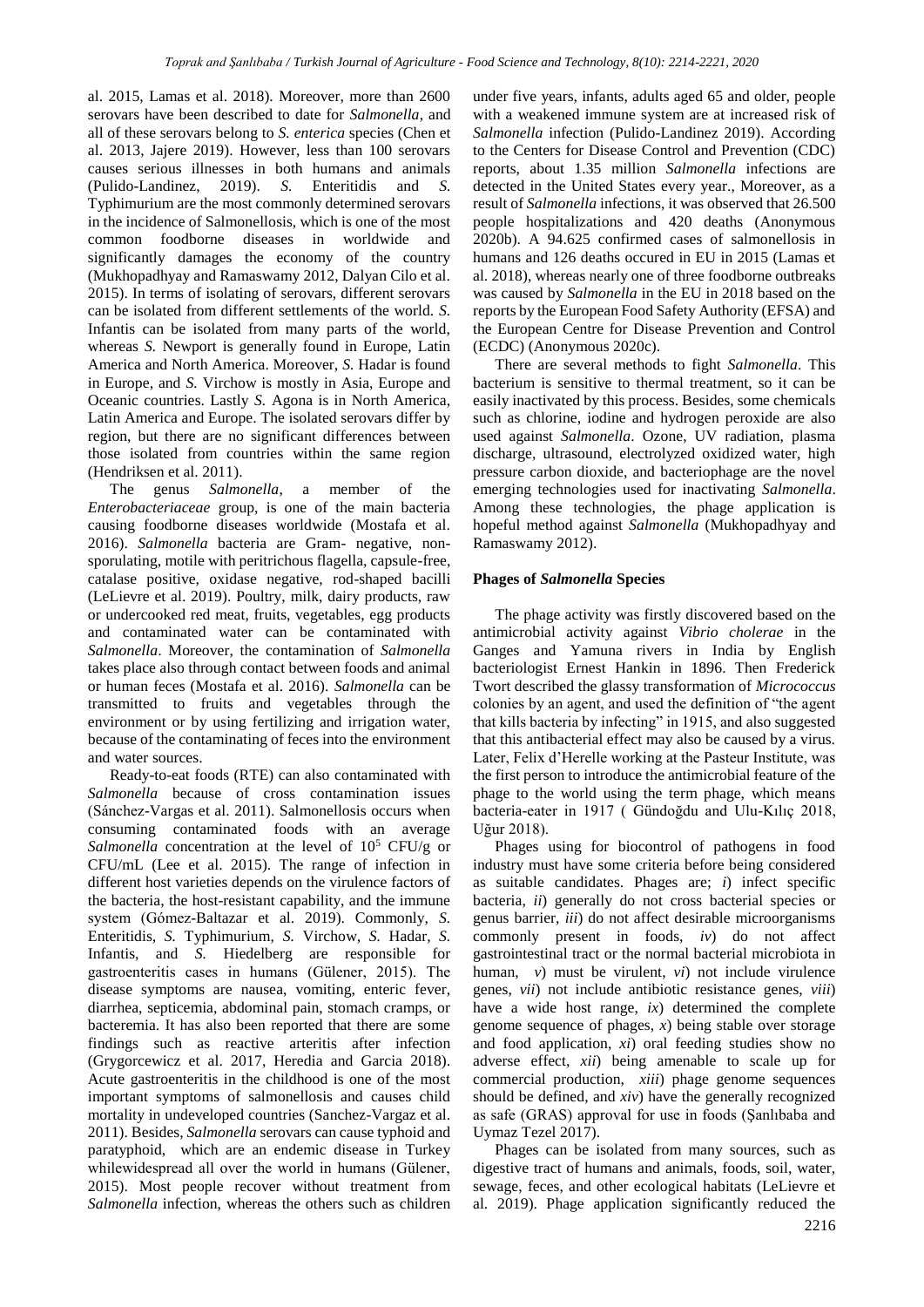population of the foodborne pathogen bacteria, ranging from 0.3 to 5.9 log CFU (Jorguera et al. 2015). There are several phage preparations commercialized and marketed. ListShield<sup>TM</sup> LMP102 (Intralytix, USA), and Listex<sup>TM</sup> P100 (Micreos Food Safety, The Netherlands) are used against *Listeria monocytogenes*, while EcoShieldsTM (Intralytix, USA) and EcoShield<sup>TM</sup> (ECP-100) are suitable for against *Escherichia coli* O157:H7 (Şanlıbaba and Uymaz Tezel 2017). Moreover, there are also several commercial *Salmonella* phage products (LeLievre et al. 2019). Firstly, SalmoFresh<sup>™</sup> (Intralytix, USA) targets *S*. Enterica. It is defined as GRAS by the FDA for direct applications to poultry, fish and shellfish, fresh and processed fruits and vegetables. SalmoFresh consists of a mixture of six individual lytic phages to provide effective protection against pathogenic *S. enterica* cells such as Typhimurium, Enteriditis, Heidelberg, Newport, Hadar, Kentucky, Thompson, Georgia, Agona, Grampian, Senftenberg, Alachua, Infantis, Reading, and Schwarzengrund. However, SalmoFresh is not able to eliminate the growth of Paratyphi B strains in spot-test analyses (Huang et al. 2018). This phage product does not affect the general composition, taste, aroma, or color of foods. It listed in OMRI (Organic Material Review Institue) and certificated both Halal and Kosher. In addition, it is found FSIS-listed known as safe and suitable for use in the production of poultry products as a processing aid with no labeling requirements. SalmoFresh™ is accepted as a processing aid in Canada and Israel, and can be applied directly on food surfaces by spraying method. The diluted working solution is applied by spraying at a concentration of 1-4 mL per pound of food product in direct applications (Zhang et al. 2019). Secondly, Salmonelex $\hat{T}^{M}$  (Microes BV, The Netherlands) is the second phage products for food safety, after an earlier approval of Listex $T^{\hat{M}}$ . It is accepted and certified as organic in Australia and New Zealand. Salmonelex contains two specific phages as S 16 and FO1a. These phage particles are misted onto meat and poultry surface and kill *Salmonella* without any sensory effects of food (Sukumaran et al. 2015). Thirdly, Biotector<sup>TM</sup> S1 (Cheil Jedang Corporation, Republic of Korea) is particularly efficient to control *S.* Gallinarum and *S.* Pullorum responsible for fowl typhoid and pullorum disease, respectively. It is used as a feed additive against challenge with *S.* Gallinarum in broiler breeders and also developed to replace antibiotics in animal feed. Biotector<sup>TM</sup> S4 is also other the Biotector phage product (additives in swine feed), which could specifically control *S.* Typhimurium (Nobrega et al. 2016, Huang et al. 2018). Fourthly, BacWash<sup>TM</sup> (Omnilytics, USA) could directly spread onto living animals, and hides of livestock (LeLievre et al. 2019). Fifthly, Armament™ was also approved by USDA (United States Department of Agriculture)'s Food Safety and Inspection Services for application as spray mist or wash on the feathers of live poultry before slaughter to decrease pathogen transfer to meat (Huang et al. 2018). Sixthly, SalmoProTM (Phagelux, Canada) consists of a mixture of equal concentrations of two different *Salmonella*-specific lytic phages called as monophage(s). The current SalmoPro is a liquid made up of equal parts of two monophages as BP-63 and BP-12 Triumvirate. Each of these monophages is specifically effective against a wide

host range of *S.* Enterica serovars (Nobrega et al. 2016). Finally, PhageGuard S<sup>TM</sup> produced in the Netherlands is reported to be effective on all serovars of *Salmonella,* and also is approved by the USDA and defined as GRAS by the FDA (American Food and Drug Administration). Moreover, this phage preparation is certified both Halal and Kosher, and also OMRI listed. PhageGuard S provides a 1-3 log reduction in pathogens without causing a change in the sensory properties of the food, dissolve fat, and corrosive to equipment used. This phage preparation can be used after slaughter or in the later stages of the poultry process in many countries such as Canada, Australia, and Israel (Anonymous 2020d).

When the morphological structure of *Salmonella* phage is examined, it has an icosahedral protein capsid and capsomers. The capsid thickness is about 60 nm and generally in the range of 34-160 nm (Uğur, 2018). They are generally members of the *Myoviridae* (with contractile tails), *Siphoviridae* (with long noncontractile tails) and *Podoviridae* (with short noncontractile tail) families (Choińska-Pulit et al. 2015, Thung et al. 2017). *Salmonella* specific phages have been isolated from a broad range of foods such as fermented dairy products like cheese and yogurt, retail beef, buffalo, poultry, pork and other meat products, chilled and frozen crabmeat, lettuce and mushrooms, various wastes, animal feces and sewage water (Guenther et al. 2012, Huang et al. 2018). Phage stability is an important parameter to evaluate the effectiveness of biocontrol applications. Phages isolated from food matrices show higher stability in various animal origin foods than from sewage (Robeson et al. 2014).

To date, there are numerous *Salmonella* specific phage isolated and characterized worldwide (Lee et al. 2011, Bao et al. 2015, Li et al. 2016, Thung et al. 2017, Ata 2018, Huang et al. 2018, Khan et al. 2018, Yıldırım et al. 2018, Bao et al. 2019, El-Dougdoug et al. 2019) and thesewere summarized in Table 1.

### **Application of Phage for Biocontrol of** *Salmonella*

The use of lytic phage appears as a promising approach for improving food safety. Many works have been published about controlling *Salmonella* serovar in food systems and food processing environments (LeLievre et al. 2019). There are several factors, which can negatively affect phage effectiveness in biocontrol assays. For example, food matrix such as proteins and fat globules have an impact on the accessibility of target bacteria to phage. Besides, a major problem of the phage application is the phage resistant bacteria. This problem can be eliminated by using of phage cocktails or applying phage rotation systems. The other factor is the antimicrobial activity displayed by the phages in the laboratory conditions. The causes of this problem can be the presence of inhibitory compounds, change of temperature and pH value, decrease of the possibility of collision between the host and phage, microbial load, forming a mechanical barrier to the phage receptor regions.

Another factor is the phage titer used for food application. The highest titer of phages should be used in biocontrol studies as much as possible. If there are how much more phages used in the biocontrol assays, the higher the probability that phage will capture the target bacteria.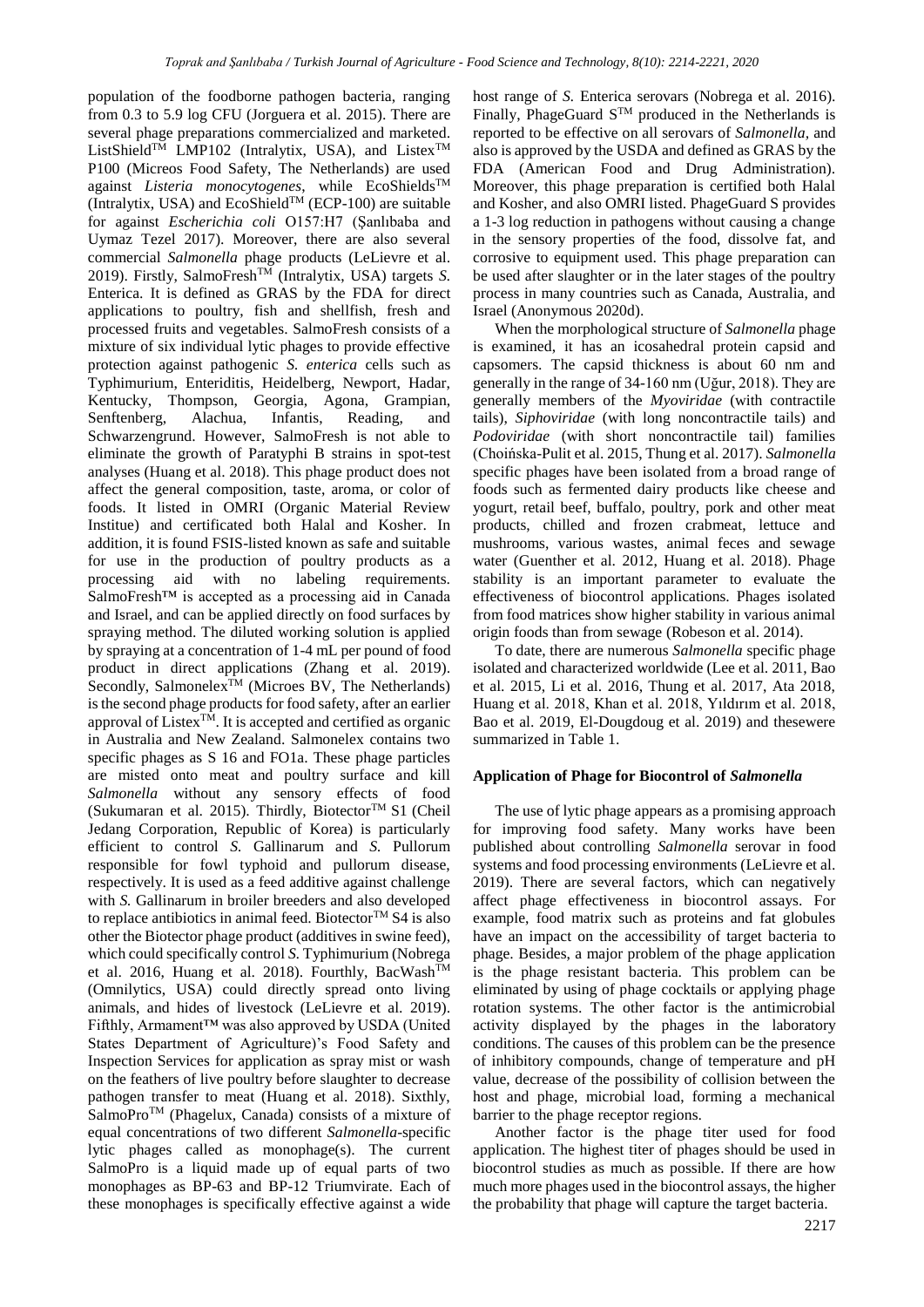| Phage                         | Host                      | <b>Isolation Source</b> | Reference            |
|-------------------------------|---------------------------|-------------------------|----------------------|
| <b>SH17</b>                   |                           |                         |                      |
| <b>SH18</b>                   | S. Typhimurium WT         | Sewage                  | Hooton et al. 2011   |
| <b>SH19</b>                   |                           |                         |                      |
| SPN3US                        | S. Enterica               | Chicken sewage          | Lee et al. $2011$    |
| CJ07                          | S. Enteritidis            | Sewage                  | Lim et al. $2012$    |
| vB_SenM-PA13076 (PA<br>13076) | S. Enteritidis ATCC13076  | Chicken sewage          | Bao et al. 2015      |
| vB_SenM-PC2184 (PC 2184)      | S. Enteritidis CVCC2184   | Chicken sewage          |                      |
| $STP4-a$                      | S. Typhimurium ATCC 14028 | Sewage                  | Li et al. 2016       |
| SE <sub>07</sub>              | S. Enteritidis            | Retail chicken meat     | Thung et al. 2017    |
| Af1-Ka                        | S. Enteritidis            | Commercial broiler      |                      |
|                               |                           | facilities              | Ata 2018             |
| $Af3-Ka$                      | S. Enteritidis            | Commercial broiler      |                      |
|                               |                           | facilities              |                      |
| LPSE <sub>1</sub>             | S. Enteritidis ATCC 13076 | Ready-to-eat foods      | Huang et al. 2018    |
| Sal-PE                        | S. Enteritidis            | Egg                     | Khan et al. 2018     |
| ST-Phage-4                    | S. Typhimurium LT2 SR II  | <b>Rivers</b>           |                      |
| SE-Phage-14                   | S. Enteritidis DMC8       | Sewage                  |                      |
| ST-Phage-21                   | S. Typhimurium Wild type  | Food processing waste   | Yildirim et al. 2018 |
|                               | 14028                     | water                   |                      |
| SE-Phage-24                   | S. Enteritidis DMC22      | Fisheries waste water   |                      |
| vB_SpuM_SP116                 | S. Pullarum SPu 116       | Chicken feces           | Bao et al. 2019      |
| vB_SnwM_CGG4-1                |                           |                         |                      |
| vB_SnwM_CGG4-2                |                           | Sewage water samples    | El-Dougdoug et al.   |
| vB_SnwM_CGG3-1                | S. Newport                |                         | 2019                 |
| vB_SnwM_CGG3-2                |                           |                         |                      |

Table 1. *Salmonella* Phages

The last one is the chemical composition of the food matrix in biocontrol studies. Among these factors, food factors are significant to play decisive role in between phage and target bacteria (Garcia-Anaya et al., 2020). The application of phages as a cocktail rather than individual studies to control of bacterial population could increase the reduction in the number of bacteria in biocontrol studies (Wong et al. 2020). Moreover, previous researches (Hooton et al. 2011, Zinno et al. 2014, Thung et al. 2017, Zhang et al. 2019, Wong et al. 2020) have shown that if phage application time increases in food for controlling of pathogen bacteria, the antimicrobial effect of the phage against that strains decreases. For this reason, it is necessary to choose the most suitable incubation time according to the phage-type in that assays (Thung et al. 2017).

Phages effectively used to control of the *Salmonella* contamination has been researched in various food samples so far (Guenther et al. 2012, Zinno et al. 2014, Bao et al. 2015, Thung et al. 2017, Wong et al. 2020). In these studies, more than 2 log unit reduction of *Salmonella* have been detected. For example, Guenther et al. (2012) tested the potential and effectiveness of phage FO1-E2 on the control of *S.* Typhimurium in different ready-to-eat foods including seafood (cooked and chilled cocktail of shrimps, squid and shellfish), hot dogs (wiener sausages), cooked and sliced turkey breast, pasteurized egg yolk and chocolate milk (whole milk with cocoa and sugar added). *S.* Typhimurium was experimentally contaminated into these food samples at the rate of  $10^3$  CFU/g or CFU/mL, and then also treated with  $3 \times 10^8$  PFU/mL phage FO1-E2 at 8°C or 15°C for 6 days. The viable number of *Salmonella* in foods stored at 8°C decreased significantly, and no viable cells remained. *S.* Typhimurium counts were dramatically decreased by 5 log units in chocolate milk and on turkey deli meat samples at  $15^{\circ}$ C, whereas the reduction of the bacterium was found by 3 log units on hot dogs and seafood. The other study was done by Zinno et al. (2014) who studied that phage P22 was applied to various food samples including liquid eggs, energy drinks, whole and skimmed milk, apple juice, chicken breast and chicken mince with *S*. Typhimurium for 24 and 48 h at 4 °C. When  $10<sup>4</sup>$  CFU/g host inoculum was used in biocontrol assays, reduction of the bacteria was approximately 2-3 log cycles compared to phage-free controls in all food matrices after 48 h at  $4^{\circ}$ C. Moreover, the reduction rate of wild strains belonging to the serotypes Typhimurium, Enteritidis, Derby Give, Newport, Muenchen, and Muenster were also investigated using P22 phage in this study. Only isolates of *S.* Typhimurium as well as *S.* Derby and *S.* Enteritidis was inhibited by the presence of P22 phage. The authors emphasized in this study that food matrices either liquid or solid did not seem to affect the phage ability of *Salmonella* infection compared to similar tests performed *in vitro.* The effectiveness of phage PA 13076 and PC 2184 on pasteurized whole milk, chicken breast, and Chinese cabbage was investigated by Bao et al. (2015). All of the samples were firstly contaminated by  $10^4$  CFU/gr, either individual *S.* Enteritidis or a mixture of these strains (ATCC 13076 and CVCC 2184), and then, inoculated with an individual phage or a two-phage cocktail at 10<sup>8</sup> PFU/mL. These mixtures were incubated at 4°C or 25°C for 5 h. In all food samples except for Chinese cabbage, the inhibitory effect of phage and phage cocktail application at 4°C was found to be better than at 25°C. The reduction of viable *Salmonella* count in all tested samples was detected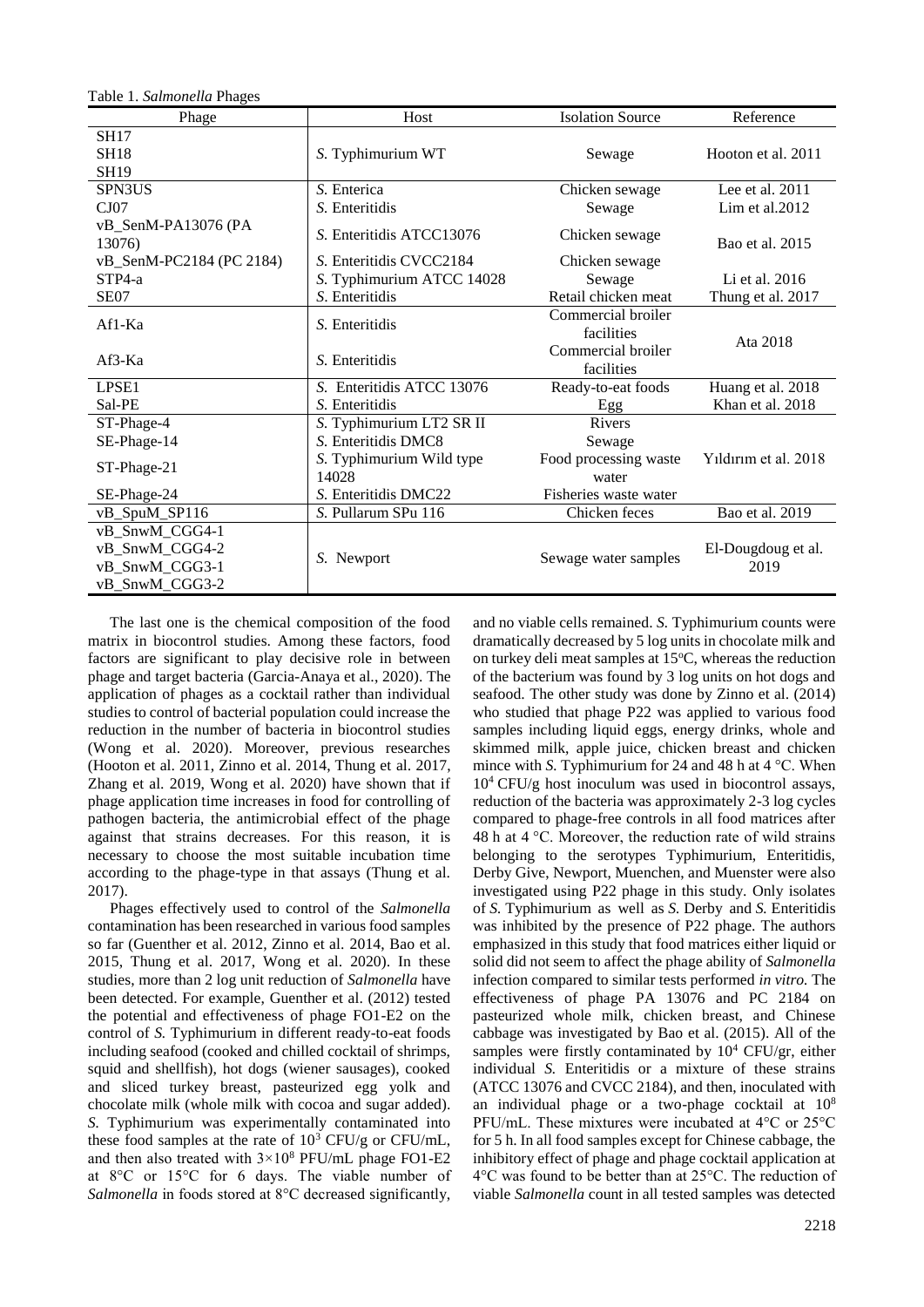in the range of 1.5-4.0 log CFU. The authors especially noted that the phage cocktail application was more effective than either single phage against pathogen bacteria. Thung et al. (2017) also demonstrated that applying SE07 lytic *Salmonella* phage in different retail food samples, which include fruit juice, liquid egg, beef and chicken meat experimentally contaminated with *S.*  Enteritidis. Liquid foods including fruit juice, and liquid egg were contaminated with *S.* Enteritidis at a rate of approximately  $10^4$  CFU/mL and phage suspension  $(10^{11}$ PFU/mL). They showed that a significant reduction of viable *S.* Enteriditis (approximately 2 log cycles) in both samples at 4°C and 48 h. Moreover, within the same period, cell loads were reduced by 2.1 and 2.0 log cycles on the phage treated sliced beef and chicken meat samples, respectively. Another study was also reported by Huang et al. (2018) who determined that the reduction of *S.* Enteritidis ATCC 13076 in ready-to-eat foods (milk, lettuce and sausage) using LPSE1 phage. Phage LPSE1 application at 28°C in milk samples was reduced recoverable *S.* Enteritidis by approximately 1.44 log<sub>10</sub> CFU/mL and 2.37 log CFU/mL at MOI of 1 and 100, respectively, compared to untreated samples. Similarly, in sausage samples upon administration of LPSE1, *Salmonella* count decreased 0.52 log at MOI of 1. On the other hand, the bacterium count decreased 0.49  $log_{10}$  at 4°C at MOI of 100. On lettuce samples incubated with LPSE1, viable cell number reduced by  $2.02 \log_{10} 1.71 \log_{10}$ , and 1.45 log10 CFU/mL at MOI of 1, 10, and 100, respectively. Taş (2018) examined that the lytic activity of 4 different Styph-phages against *S.* Typhimurium in the form of individual and cocktail in UHT milk during storage at either refrigerator or room temperatures. UHT milk samples contaminated with S. Typhimurium at the level of  $10^3$  CFU/mL were treated with STyph- phages at  $10^9$ PFU/mL level, and then stored at refrigerator or room temperature. When the STyph-phages were applied at the level of 10<sup>9</sup> PFU/mL in both forms to UHT milk samples contaminated with *S.* Typhimurium at the level of 10<sup>3</sup> CFU/mL, the viable cells number of their host bacteria in all samples kept at refrigerated or room temperatures decreased to undetectable level during storage. The effectiveness of a commercial SalmoFresh™ phage cocktail to reduce *Salmonella* on the surface of lettuce, and mung bean sprouts at different temperatures and storage times was determined by Zhang et al. (2019). SalmoFresh™ was applied to the surface of samples that were spot-inoculated with a five *Salmonella* strain mixture (Newport, Braenderup, Typhimurium, Kentucky, and Heidelberg). After the treatments with phage mixture  $(10<sup>8</sup>)$ PFU/mL) either spraying or immersion for 5 h at 25°C, spraying SalmoFresh™ onto lettuce and sprouts reduced *Salmonella* counts by 0.76 and 0.83 log10 CFU/g respectively, and application of immersion of phage was decreased Salmonella by 2.43 and 2.16 log10 CFU/g on lettuce and sprouts, respectively. The authors especially emphasized that immersion of produce in a phage solution was better at killing *Salmonella* than spraying. Wong et al. (2020) who studied that seven *S.* Enterica strains (S3, S200, S203, S2, S193, S194, and S195) at a rate of approximately 10<sup>5</sup> CFU/mL were singly inoculated on the surface of Romaine lettuce leaf and cantaloupe tissues treated with a phage cocktail including of equal proportions of five lytic

phages at the density of approximately  $2.5 \times 10^8$  PFU/cm<sup>2</sup> at 8°C for 24 h. While population of S3, S200 and S203 on Romaine lettuce leaf were reduced by up to 4  $\log$  CFU/cm<sup>2</sup>, reduction of viable cells S2, S193, and S194 were lower, ranging between approximately 1 and 2  $log CFU/cm<sup>2</sup>$ . On the other hand, on cantaloupe tissues, populations of S3, S200 and S203 were reduced approximately 2-3 log CFU/cm<sup>2</sup> , those of S2, S193 and S194 were decrease by approximately  $0.5$ -1.5 log CFU/cm<sup>2</sup>. The authors implied that magnitude of the effect of the phage applications was strain dependent.

#### **Conclusion**

Foodborne diseases are responsible for high levels of morbidity and mortality in the general population in the world. Today, many studies involving phage for the biocontrol of foodborne pathogens have been undertaken with promising outcomes. Researches on the biocontrol of *Salmonella* species in a number of foods have generally produced positive results. However, most of them have focused on the use of phage to reduce carriage of *Salmonella* in poultry rather than as a food additive, so additional studies are necessary to isolate different *Salmonella* phages and to determine their potential for biocontrol studies in food systems.

#### **References**

- Anonymous, 2020a. Available from: https://www.ncbi.nlm.nih.gov/ Taxonomy/Browser/wwwtax.cgi Access Date: June 13, 2020.
- Anonymous, 2020b. Available from: https://www.cdc.gov/ salmonella/index.html Access Date: June 13, 2020.
- Anonymous, 2020c. Available from: https://www.efsa.europa.eu/ en/topics/topic/salmonella Access Date: June 11, 2020.
- Anonymous, 2020d. Available from: https://phageguard.com/ salmonella-solution/ Access Date: June 1, 2020.
- Ata Z. 2018. Türkiye'de Sık Rastlanan *Salmonella* Enteritidis Serovarlarına Spesifik Bakteriyofajların İzolasyonu. Etlik Veteriner Mikrobiyoloji Dergisi, 29 (2): 136-142.
- Bao H, Zhang P, Zhang H, Zhou Y, Zhang L, Wang R. 2015. Bio-Control of *Salmonella* Enteritidis in Foods Using Bacteriophages. Viruses, 7: 4836-4853. https://doi.org/ 10.3390/v7082847
- Bao H, Shahin K, Zhang Q, Zhang H, Wang Z, Zhou Y, Zhang X, Zhu S, Stefan S, Wang R. 2019. Morphologic and genomic characterization of a broad host range Salmonella enterica serovar Pullorum lytic phage vB\_SpuM\_SP116. Microbial Pathogenesis, 136:103659. https://doi.org/10.1016/j.micpath. 2019.103659
- Cadieux B, Colavecchio A, Jeukens J, Freschi L, Emond-Rheault JG, Kukavica-Ibrulj I, Levesque RC, Bekal S, Chandler JC, Coleman SM, Bisha B, Goodridge LD. 2018. Prophage induction reduces Shiga toxin producing *Escherichia coli* (STEC) and *Salmonella enterica* on tomatoes and spinach: A model study. Food Control, 89: 250-259. https://doi.org/ 10.1016/j.foodcont.2018.02.001
- Chen HM, Wang Y, Su LH, Chiu CH. 2013. Nontyphoid *Salmonella* Infection: Microbiology, Clinical Features and Antimicrobial Therapy. Pediatrics and Neonatology, 54: 147- 152. https://doi.org/10.1016/j.pedneo.2013.01.010
- Choińska-Pulit A, Mituła P, Śliwka P, Łaba W, Skaradzińska A. 2015. Bacteriophage encapsulation: Trends and potential applications. Trends in Food Science & Technology, 45(2): 212-221. https://doi.org/10.1016/j.tifs.2015.07.001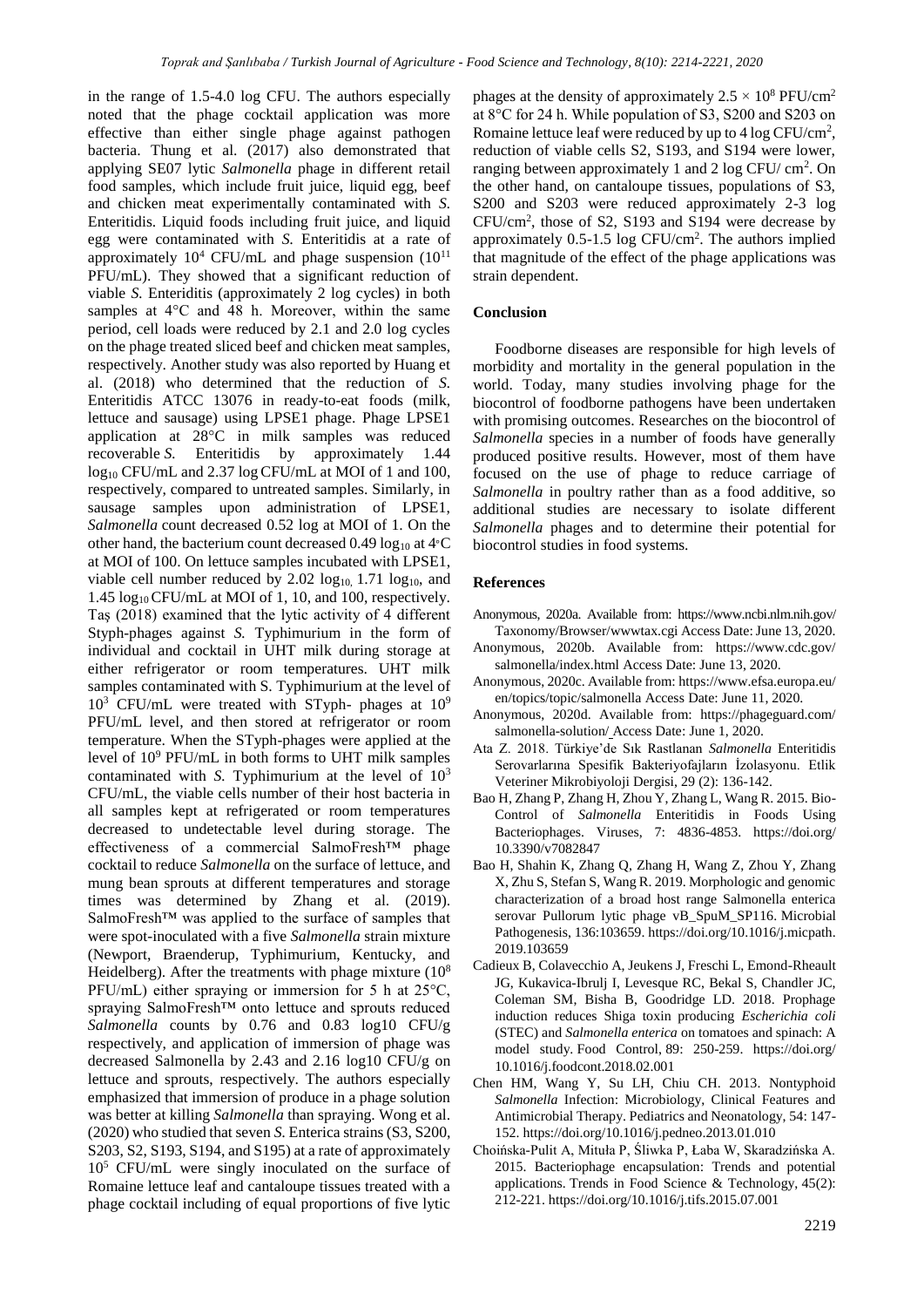- Dalyan Cilo B, Özmerdiven GE, Efe K, Güleşen R, Levent B, Ağca H, Sınırtaş M, Özakın C. 2015. Güney Marmara Bölgesinde İzole Edilen *Salmonella* Serotiplerinin Dağılımı ve Antibiyotik Duyarlılıkları. Türk Mikrobiyoloji Cemiyeti Dergisi, 45(3): 122- 127. https://doi.org/10.5222/ TMCD. 2015.122
- Duc HM, Son HM, Yi HPS, Sato J, Ngan PH, Masuda Y, Honjoh K, Miyamoto T. 2020. Isolation, characterization and application of a polyvalent phage capable of controlling *Salmonella* and *Escherichia coli* 0157:H7 in different food matrixes. Food Research International, 131: 108977. https://doi.org/10.1016/j.foodres.2020.108977
- El-Dougdoug NK, Cucic S, Abdelhamid AG, Brovko L, Kropinski AM, Griffiths MW, Anany H. 2019. Control of *Salmonella* Newport on cherry tomato using a cocktail of lytic bacteriophages. International Journal of Food Microbiology, 293: 60-71. https://doi.org/10.1016/ j.ijfoodmicro.2019.01.003
- Eng SK, Pusparajah P, Ab Mutalib NS, Ser HL, Chan KG, Lee LH. 2015. *Salmonella*: A review on pathogenesis, epidemiology and antibiotic resistance. Frontiers in Life Science, 8(3): 284-293. https://doi.org/10.1080/21553769. 2015.1051243
- Ergin F, Yıldız G, Çomak Göçer EM, Küçükçetin A. 2017. Bakteriyofajların Antibakteriyel Ajan Olarak Kullanımı. Akademik Gıda, 15(2): 172-181. https://doi.org/10.24323/ akademik-gida.333674
- Garcia P, Rodriguez L, Rodriguez A, Martinez B. 2010. Food biopreservation: Promising strategies using bacteriocins, bacteriophages and endolysins. Trends in Food Science & Technology, 21: 373-382. https://doi.org/10.1016/ j.tifs.2010.04.010
- Garcia-Anaya MC, Sepulveda DR, Saenz-Mendoza AI, Rios-Velasco C, Zamudio-Flores P, Acosta-Muniz CH. 2020. Phages as biocontrol agents in dairy products. Trends in Food Science and Technology, 95: 10-20. https://doi.org/10.1016/ j.tifs.2019.10.006
- Gómez-Baltazar A, Vázquez-Garcidueñas MS, Larsen J, Kuk-Soberanis ME, Vázquez-Marrufo G. 2019. Comparative stress response to food preservation conditions of ST19 and ST213 genotypes of *Salmonella enterica* serotype Typhimurium. Food microbiology, 82: 303-315. https://doi.org/ 10.1016/ j.fm.2019.03.010
- Gouvea DM, Mendonça RCS, Soto L, Cruz RS. 2015. Acetate cellulose film with bacteriophages for potential antimicrobial use in food packaging.LWT-Food Science and Technology, 63: 85-91. https://doi.org/10.1016/j.lwt.2015.03.014
- Grygorcewicz B, Grudziński M, Wasak A, Augustyniak A, Pietruszka A, Nawrotek P. 2017. Bacteriophage-mediated reduction of *Salmonella* Enteritidis in swine slurry. Applied Soil Ecology, 119: 179-182. https://doi.org/10.1016/j.apsoil. 2017.06.020
- Guenther S, Herzig O, Fieseler L, Klumpp J, Loessner MJ. 2012. Biocontrol of *Salmonella* Typhimurium in RTE foods with the virulent bacteriophage FO1-E2. International Journal of Food Microbiology, 154: 66-72. https://doi.org/10.1016/ j.ijfoodmicro.2011.12.023
- Gülener, M. 2015. Farklı Kaynaklardan İzole Edilen *Salmonella* Suşlarında Virulans Faktörlerin Genotipik Olarak İncelenmesi. Yüksek Lisans Tezi, İstanbul Üniversitesi, Fen Bilimleri Enstitüsü, Biyoloji Anabilim Dalı, İstanbul, Türkiye.
- Gündoğdu A, Ulu-Kılıç A. 2018. Bakteriyofaj Terapisi: Unutulmuş Bir Şifa Kaynağı. Klimik Dergisi 31(2): 78-87. https://doi.org/10.5152/kd.2018.22
- Hendriksen RS, Vieira AR, Karlsmose S, Lo Fo Wong DM, Jensen AB, Wegener HC, Aarestrup FM. 2011. Global monitoring of *Salmonella* serovar distribution from the World Health Organization Global Foodborne Infections Network Country Data Bank: Results of quality assured laboratories from 2001 to 2007. Foodborne Pathogens and Disease, 8(8): 887-900. https://doi.org/10.1089/fpd.2010.0787
- Heredia N, Garcia S. 2018. Animals as sources of food-borne pathogens: A review. Animal Nutrition, 4: 250-255. https://doi.org/10.1016/j.aninu.2018.04.006
- Hooton PTS, Atterbury RJ, Connerton IF. 2011. Application of a bacteriophage cocktail to reduce Salmonella Typhimurium U288 contamination on pig skin. International Journal of Food Microbiology, 151: 157-163. https://doi.org/10.1016/ j.ijfoodmicro.2011.08.015
- Huang C, Virk SM, Shi J, Zhou Y, Willas SP, Morsy MK, Abdelnabby HE, Liu J, Wang X, Li J. 2018. Isolation, Characterization and Application of Bacteriophage LPSE1 against *Salmonella enterica* in Ready to Eat (RTE) Foods. Frontiers in Microbiology, 9, 1046: 1-11. https://doi.org/ 10.3389/fmicb.2018.01046
- Jajere SM. 2019. A review of *Salmonella enterica* with particular focus on the pathogenicity and virulence factors, host specificity and antimicrobial resistance including multidrug resistance. Veterinary World, 12(4): 504-521. https://doi.org/ 10.14202/vetworld.2019.504-521
- Jorguera D, Navarro C, Rojas V, Turra G, Robeson J, Borie C. 2015. The use of a bacteriophage cocktail as a biocontrol measure to reduce *Salmonella enterica* serovar Enteritidis contamination in ground meat and goat cheese. Biocontrol Science and Technology, 25(8): 970-974. https://doi.org/ 10.1080/09583157.2015.1018815
- Khan AS, Ashik MR, Rahman SR. 2018. Isolation of Bacteriophage from Eggs and Use of Excreta as Biocontrol Agent in Controlling Eggs Related Salmonellosis. Bangladesh Journal of Microbiology, 35(1): 37-44.
- Lamas A, Miranda JM, Regal P, Vazquez B, Franco CM, Cepeda A. 2018. A comprehensive review of non-enterica subspecies of *Salmonella enterica*. Microbiological Research, 206: 60- 73. https://doi.org/10.1016/j.micres.2017.09.010
- Lee JH, Shin H, Kim H, Ryu S. 2011. Complete genome sequence of *Salmonella* bacteriophage SPN3US. Journal of Virology, 85(24):13470‐13471. https://doi.org/10.1128/JVI.06344-11
- Lee KM, Runyon M, Herrman TJ, Phillips R, Hsieh J. 2015. Review of Salmonella detection and identificaiton methods: Aspects of rapid emergency response and food safety. Food Control, 47: 264-276. https://doi.org/10.1016/ j.food.cont.2014.07.011
- LeLievre V, Besnar A, Schlusselhuber M, Desmasures N, Dalmasso M. 2019. Phages for biocontrol in foods: What opportunities for *Salmonella* sp. control along the dairy food chain? Food Microbiology, 78: 89-98. https://doi.org/10.1016/ j.fm.2018.10.009
- Li M, Li M, Lin H, Wang J, Jin Y, Han F. 2016. Characterization of the novel T4-like *Salmonella* enterica bacteriophage STP4 a and its endolysin. Achieves in Virology, 161(2):377‐384. https://doi.org/10.1007/s00705-015-2647-0
- Lim TH, Kim MS, Lee DH, Lee YN, Park JK, Young HN, Lee HJ, Yang SY, Cho YW, Lee JB, Park SY, Choi IS, Song CS. 2012. Use of bacteriophages for biological control of *Salmonella* Enteritidis infection in chicken. Research in Veterinary Science, 93: 1173-1178. https://doi.org/10.1016/ j\_rvsc.2012.06.004
- Luo Z, Simmons CW, VanderGheynst JS, Nitin N. 2012. Quantitative real time measurements of bacteria– bacteriophages interactions in fresh lettuce leaves. Journal of Food Engineering, 111(1): 176-185. https://doi.org/10.1016/ j.jfoodeng.2011.12.025
- Martínez B, García P, Rodríguez A. 2019. Swapping the roles of bacteriocins and bacteriophages in food biotechnology. Current Opinion in Biotechnology, 56: 1-6. https://doi.org/10.1016/j.copbio.2018.07.007
- Mostafa MM, Nassef M, Badr A. 2016. Computational determination of the effects of 2220virulent *Escherichia coli* and *Salmonella* bacteriophages on human gut. Computer Methods and Programs in Biomedicine, 135: 27-35. https://doi.org/10.1016/j.cmpb.2016.07.018